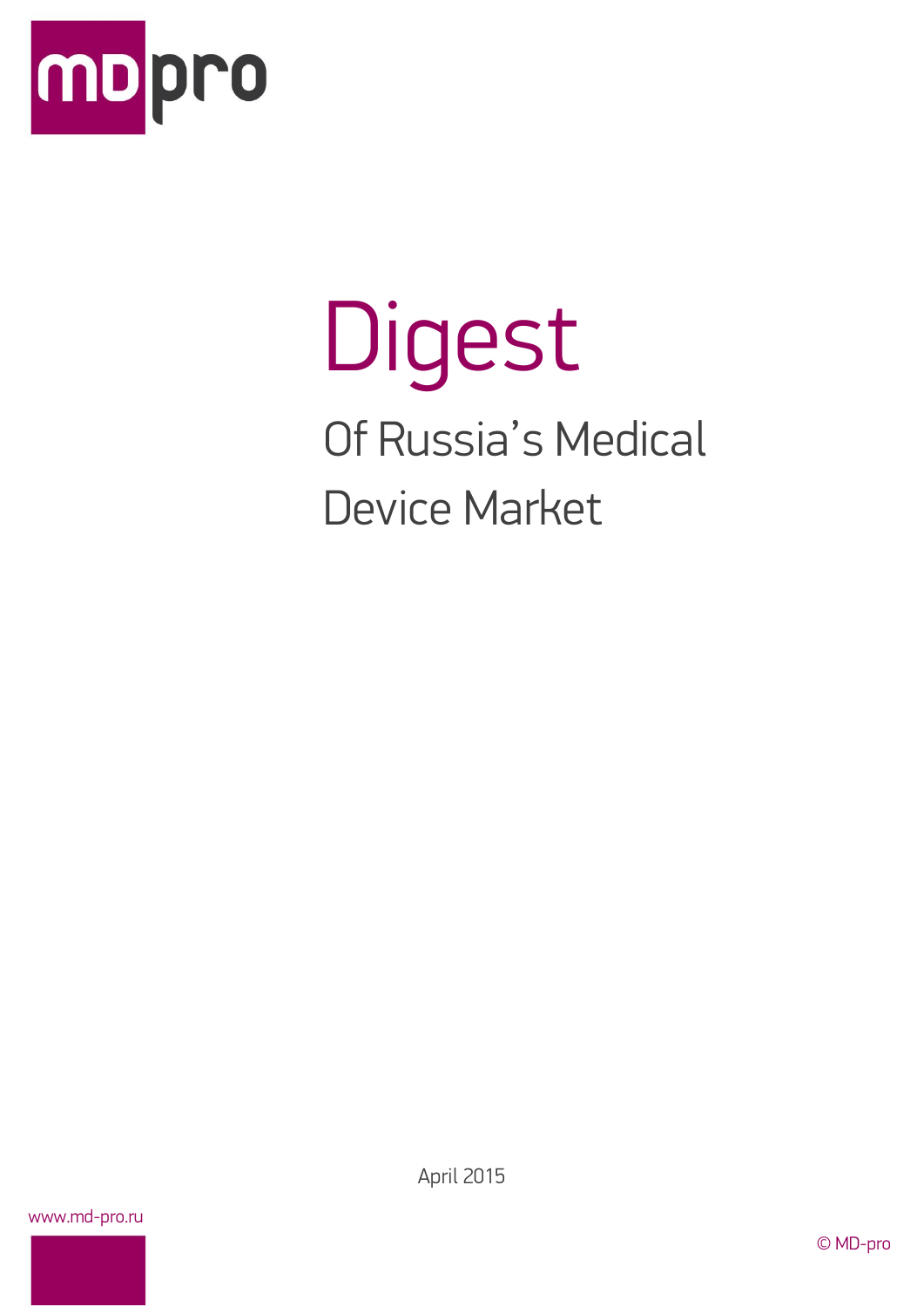# Expert Opinion

### Developments in public procurement in Russia – a threat for foreign manufacturers to be excluded from the market?

#### By Aleksey Vanin, MDpro



Around 85% of the Russian medical device market is supplied by imports. In 2013 the Russian government developed a strategy which aim is to be able to meet 40% of the local demand for medical devices by 2020. To get this point, the Russian government supports local companies in their R&D activities. Also it implemented restriction on participation of foreign manufacturers in public procurement. This regulation triggered intense public debate. Some experts have argued that this measure might make foreign companies leave the Russian market.

In February 2015 the Russian government implemented restrictions on admission of foreign-made medical devices to public tendering. According to this regulation, the tenders for state and municipal procurements will be closed for foreign manufacturers if at least two bids with medical devices originating from Russia, Belarus, Kazakhstan or Armenia (i.e. the member states of the Eurasian Economic Union) meet the requirements. The list of medical devices, which are subject to restrictions, contains approximately 50 item names, including certain kinds of cardiac monitors, tomography devices, xray diagnostic devices, medical clothing, various types of reagents, etc.

It was officially declared that these measures are intended to support local manufacturers of medical devices and encourage foreign producers to locate their production in the country. It should be noted that this initiative had been discussed since 2012 and the approach switched from a total ban to a moderate restriction.

This regulation has caused heated debate among industry professionals. The common position was that the restrictions might deter foreign companies from the Russian market, leaving public medical healthcare facilities without high-tech equipment.

The fact is that the regulation covers only a minor part of the Russian public procurement market. According to MDpro's estimates, it is around 20% of the total value of public procurement market of medical devices. Only half of this money is spent on imported goods.

The analysis of the regulation and current market situation shows that the potential of implemented restrictions is exaggerated. The best possible outcome from this measure is substitution of 2% of imports in the public sector.

The main reason for that is the inability of domestic manufacturers to satisfy market demand for medical devices. Some types of devices included in the list are not even produced by local companies. A good example of such a product is reagents for imported clinical diagnostic systems. Another crucial factor is that most Russian medical devices manufacturers distribute their products only in certain geographic regions – they do not cover the whole country. That is why it does not make much sense for a company from the Urals to take part in the tender for the supply of equipment to Kaliningrad.

To make use of opportunities provided by the regulation Russian companies have to improve their distribution system and increase the volume of production. However, it is a process, which can take months or years to be achieved.

The most reasonable conclusion that can be drawn from these facts is that implemented restrictions will not be able to reshape the Russian med-tech market in the near term. It might help increase the production of medical devices in this country but it will definitely not exclude foreign companies from the market. What might really hurt their businesses is tough economic situation and a devaluation of the ruble. In a time of limited resources within the health care sector, Russian public hospitals and clinics are seeking ways to reduce their costs. Purchasing of cheaper medical devices – from local manufacturers or less known foreign producers – is a good way to do it.

#### **About the author:**

Aleksey Vanin is CEO of [MDpro,](http://md-pro.ru/) a Russian market research and consulting company providing a wide range of intellectual services in the sphere of medical device market.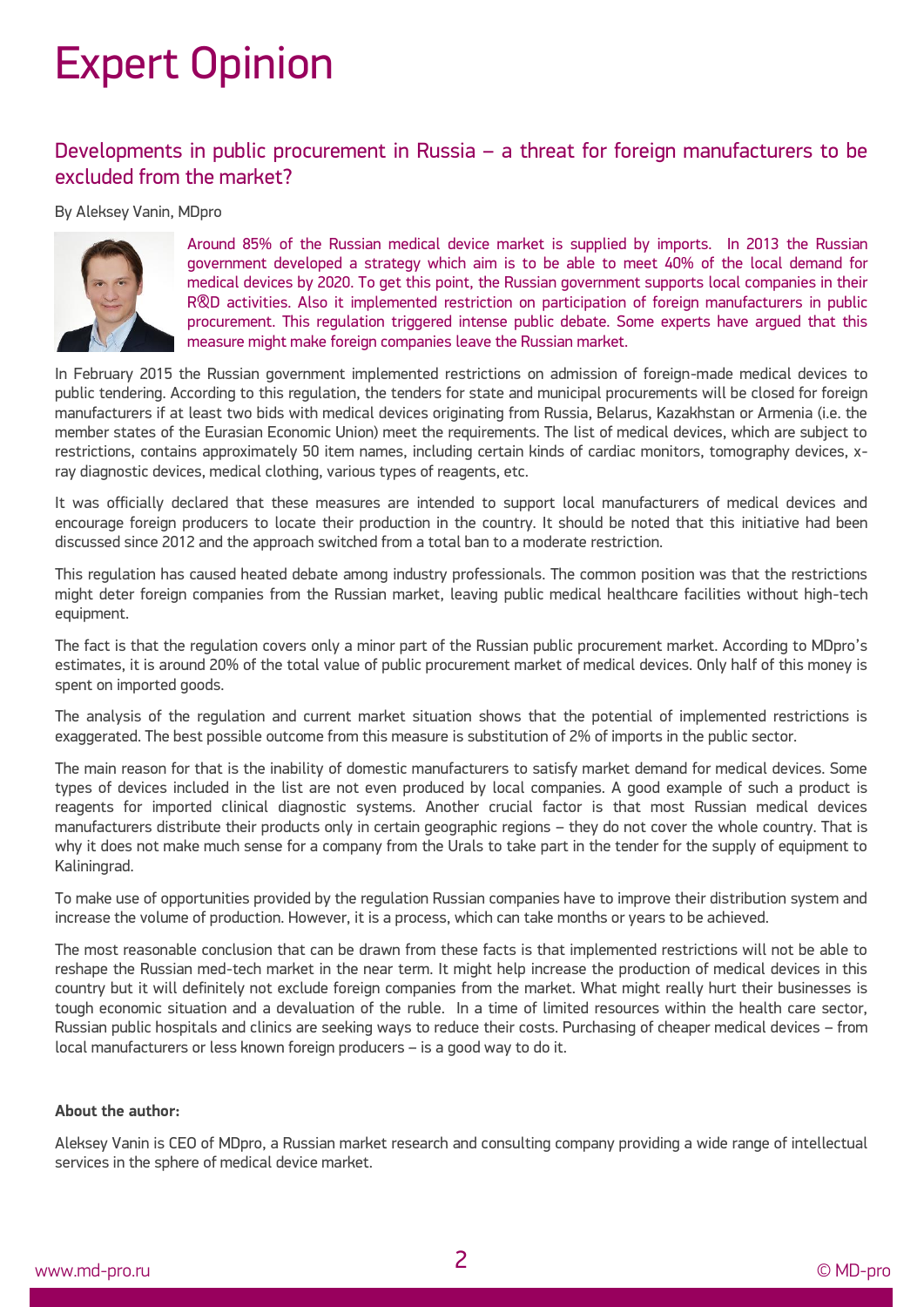### Market Statistics (February 2015)

Since most of Russian healthcare facilities are state owned, 75% of all medical devices are sold through a public bidding process. In many medical device segments – minimally invasive surgical devices, resuscitation devices, orthopedic devices, medical imaging devices and general surgery devices – the share of public consumption is approaching 85-90%. The result of it is that the dynamics of public procurement determines the state of the whole market. That is why it is important to track the value of public procurement market on a monthly basis.

The analysis of public procurement uses data on tenders for delivery of medical devices posted on the official procurement websit[e www.zakupki.gov.ru.](http://www.zakupki.gov.ru/)

Figure 1 shows that the value of public contracts in February 2015 was RUB 19.8 bln., which is a bit higher than March 2014's 18.7 bln. Figure 2 demonstrates that market dynamics in USD is quite different. It reflects the ruble's gradual decline vis-à-vis foreign currencies.

Figure 1. Dynamics of public procurement in 2014-2015 (RUB mln.)



Figure 2. Dynamics of public procurement in 2014-2015 (USD mln.)



Source: MDpro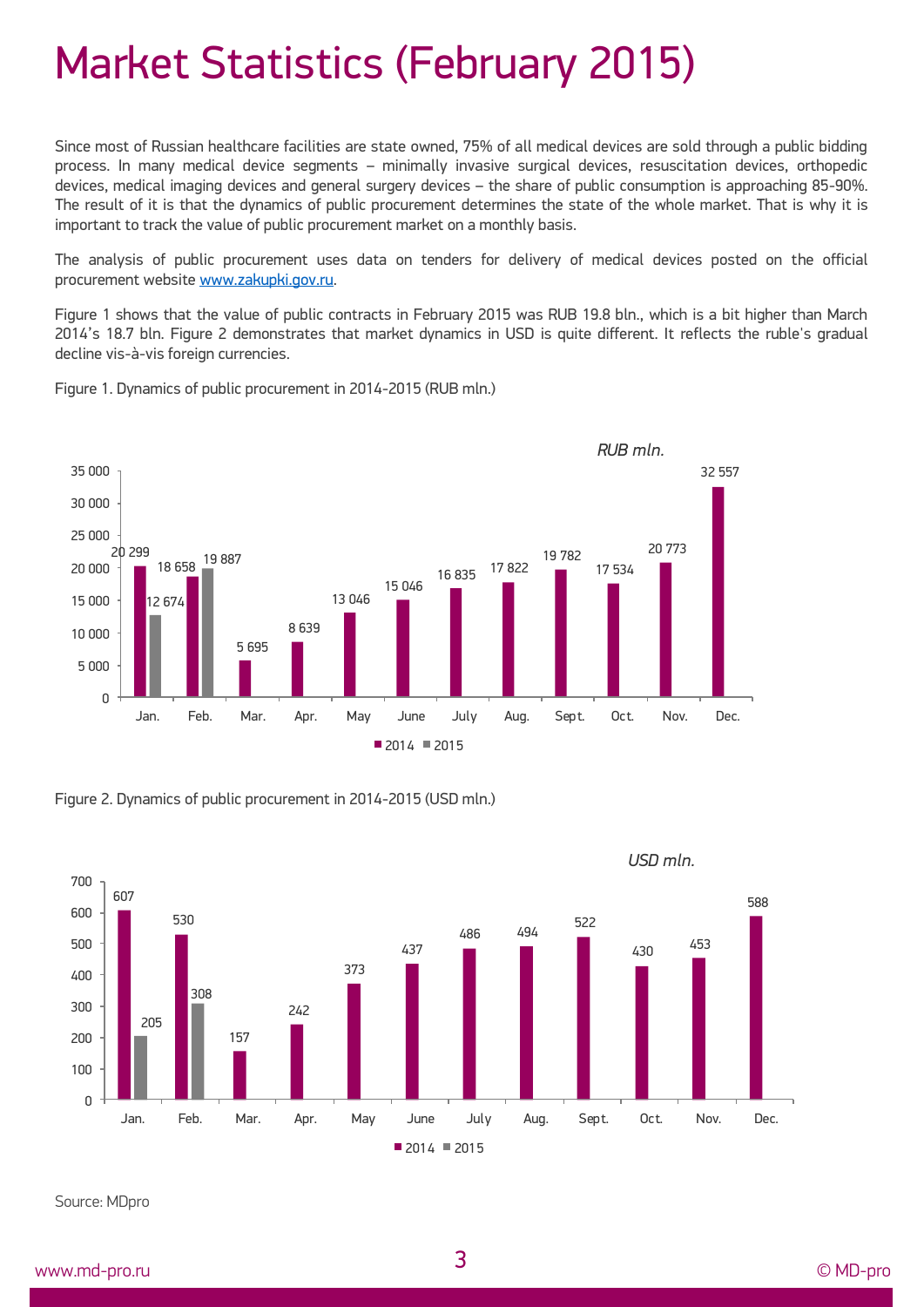The largest segments in February 2015 were in-vitro diagnostic devices (20%), cardiovascular and neurosurgical devices (19%), general surgery and endoscopy devices (14%).

Figure 3. The structure of public procurement by segments in February 2015



Source: MDpro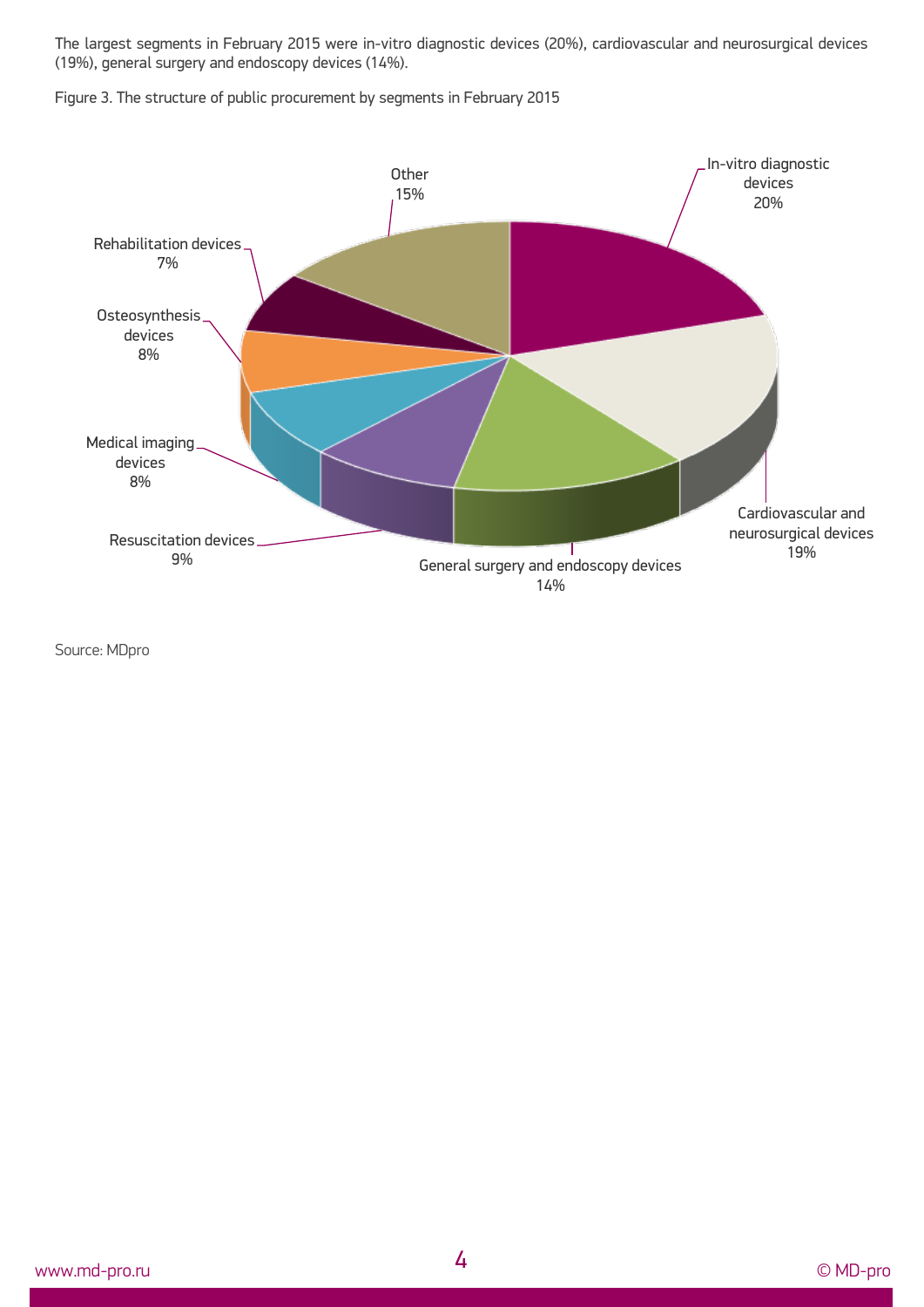# MDpro's Data Collection Methodology

### How do we calculate figures for Russian medical device market?

All researchers know that the method of data collection is one of the key factors determining data quality. The majority of international research companies that analyze the global medical device market (and Russia's med-tech market as its part) rely on expert interviews as the main source of information. They ask well-knows market experts from different countries about the current and future state of the market. Afterwards they integrate all the data obtained from the experts and calculate necessary market indicators.

Our research experience proves that conducting expert interviews is not the best way of getting medical device market figures. Analysis of data, reflecting real market processes (public procurement, export-import operations, manufacturing of medical devices) is more helpful for achieving this goal. Using this type of data, we rely on real statistics, not somebody's assumptions. It is a strategy used by MDpro for data collection.

How do we deal with public procurement data? Data on public procurement of medical devices is the most valuable source of information about the Russian med-tech market because public procurement accounts for a large proportion of demand in the market (85-90% in some segments).

Russian public procurement rules govern the way in which public bodies purchase goods. All procurements made by every public healthcare center are made in accordance with the procurement standards. Russian Federal Law N 44-FZ "On the contract system in state and municipal procurement of goods, works and services" requires all federal, regional and municipal government customers to publish all information about government tenders, auctions and other purchase procedures on the government official websit[e www.zakupki.gov.ru:](http://www.zakupki.gov.ru/)

- ✓ The unified information system in the field of procurements (further – the unified information system) – set of information specified in Part 3 of Article 4 of the present Federal Law and contained in databases, the information technologies and technical means providing formation, processing, storage of such information, as well as its provision using the official website of the unified information system in the information and telecommunication network Internet (further – the official website) (Article 3. Basic definitions used in the present Federal Law, N 44-FZ).
- $\checkmark$  The results of an individual contract performance stage, information on the goods delivered, works performed or services rendered shall be presented by the customer in the report, which is put on the unified information system and contains the following information: 1) on contract performance (the results of an individual contract performance stage, delivery of goods, works performed or services rendered, including their compliance with the time schedule), meeting of contract performance milestones and deadlines; 2) on improper performance of a contract (with an indication of committed violations) or nonperformance of a contract and sanctions, which are imposed in connection with the breach of a contract or its non-performance; 3) on change or termination of a contract during its performance (Article 94. Features of contract performance, N 44-FZ).

For further information, please read the full text of the Law: [http://en.fas.gov.ru/netcat\\_files/File/44-FZ%20eng.pdf](http://en.fas.gov.ru/netcat_files/File/44-FZ%20eng.pdf)

According to N 44-FZ, in Russia free and gratuitous access to the information on the contract system in the field of procurements is provided. The official website contains information on every procurement deal made by all Russian public institutions (they are published according to a contract date). Since information on the website is not classified, it is impossible to select only data regarding medical devices procurements. You have a list of all kinds of contracts.

Contract information includes data on a buyer, a seller, names of purchased items, number of purchased items and their price, the total contract value. It is obligatory for a buyer to keep all information about a tender updated. There is a section called "Journal of events" («Журнал событий»), which contains information about all stages of procurement process. It makes it easy to understand if a contract was completed or not. Another section "Documents" («Документы») includes attachments of contract completion documents.

Example of a document, including all information about a contract for the supply of a ventilator ChiroLog SV produced by Chirana: <http://www.zakupki.gov.ru/epz/contract/printForm/view.html?printFormId=23848929>

To see the whole information about this contract, published on the website, please click the following link: <http://www.zakupki.gov.ru/epz/contract/contractCard/common-info.html?reestrNumber=0308300014013000001>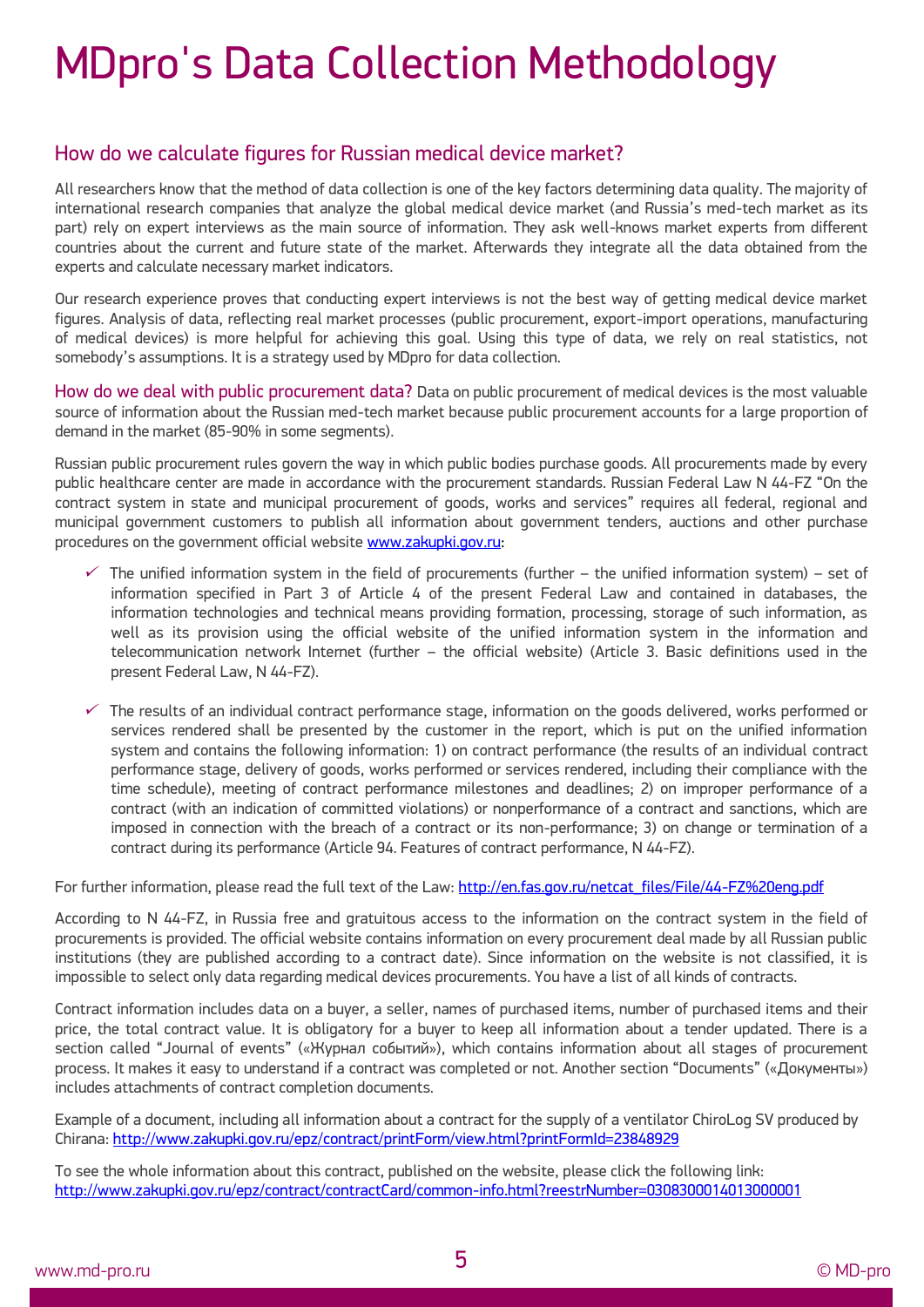Since information on the website is not classified, it is our job to select all contacts regarding medical devices purchasing. Firstly, data are collected and processed automatically with the help of specially developed computer algorithms. We have a large key words dictionary, which helps us identify all necessary contracts. Secondly, gathered data are checked and broken down by segment of medical device market. Segmentation of medical devices purchased under analyzed contracts is based on MDpro's taxonomy of medical devices.

If something is not clear, our analysts look through official documents published on the website to identify necessary facts about the contracts. What we finally have is a complete list of all contracts for the whole public procurement market of medical devices and its 300 segment/subsegments under analysis.

We do not use any sampling-based method – information about each public procurement contract is collected and analyzed.

To calculate the size of public procurement market (incl. segment breakdown) we add all relevant total contact values together.

It is worth noting, that the result of our work with public procurement data is not only market statistics but also our database, which has no equivalents on the Russian market. It serves as a source of accurate and up-to-date information about more than 300 types of medical devices, delivery volumes, prices and competitive landscape. It allows us to get information about the Russian medical device market in different breakdowns. For example, we can reveal characteristics of medical devices public consumption in different regions.

The screenshot below shows how our database of medical devices procurement is organized (not all columns of the database are reflected):

The names of the columns are the following:

- $\checkmark$  1<sup>st</sup> column contract registration code
- $\checkmark$  2<sup>nd</sup> column contract date
- $\checkmark$  3<sup>rd</sup> column buyer (public healthcare institutions that purchased medical devices under analyzed contracts)
- $\sim$  4<sup>th</sup> column purchased item (names of purchased medical devices)
- $\checkmark$  5<sup>th</sup> column price (RUB)
- $\checkmark$  6<sup>th</sup> column number of purchased items
- $\checkmark$  7<sup>th</sup> column MDpro's subsegment code
- $\times$  8<sup>th</sup> column Mdpro's subsegment name

| Как быстро проставлять сегмент:<br>Right Click - проставить сегмент<br>Ctrl + Right Click - подверждает<br>компьютерную сегментацию |                       | Поиск<br>Сегмент                                                 | Наименование сегмента                                                 |                                                                                                                                            | $x + 1$ |                       | ПРОСТАВИТЬ выбранный<br>сегмент во ВСЕХ<br>отфильтрованных данных |                           | ПОДТВЕРДИТЬ компьютерную<br>сегментацию во ВСЕХ<br>отфильтрованных данных |
|-------------------------------------------------------------------------------------------------------------------------------------|-----------------------|------------------------------------------------------------------|-----------------------------------------------------------------------|--------------------------------------------------------------------------------------------------------------------------------------------|---------|-----------------------|-------------------------------------------------------------------|---------------------------|---------------------------------------------------------------------------|
|                                                                                                                                     |                       | МИ для микробиологии<br>1106                                     |                                                                       |                                                                                                                                            |         | ПРОСТАВИТЬ выбранный  |                                                                   | ПОДТВЕРДИТЬ компьютерную  |                                                                           |
| Скрывать отсегментированные<br>строки (выключено)                                                                                   |                       | 1107<br>Вспомогательное оборудование для КДЛ                     |                                                                       |                                                                                                                                            |         | сегмент ТОЛЬКО ГДЕ НЕ |                                                                   | сегментацию ТОЛЬКО ГДЕ НЕ |                                                                           |
|                                                                                                                                     |                       | $\blacktriangleright$ 1108<br>Прочие МИ для in-vitro диагностики |                                                                       |                                                                                                                                            |         | ПРОСТАВЛЕН сегмент    |                                                                   | ПРОСТАВЛЕН сегмент        |                                                                           |
| $300 - 1 <$<br>Количество записей на странице / Номер страницы:<br>$16$ >>                                                          |                       |                                                                  |                                                                       |                                                                                                                                            |         |                       |                                                                   |                           |                                                                           |
| Поиск<br>$\times$<br>$\ddot{\phantom{0}}$<br>$\bullet$                                                                              |                       |                                                                  |                                                                       |                                                                                                                                            |         |                       |                                                                   |                           |                                                                           |
|                                                                                                                                     | Контракт              |                                                                  |                                                                       |                                                                                                                                            |         |                       |                                                                   |                           |                                                                           |
|                                                                                                                                     |                       | Дата                                                             | Заказчик<br>Продукты                                                  |                                                                                                                                            |         |                       |                                                                   |                           | Прошлая сегментация                                                       |
|                                                                                                                                     | Регистрационный номер | подписания                                                       | Наименование                                                          | Наименование                                                                                                                               |         | <b>Цена</b>           | Количество                                                        | Код                       | Наименование                                                              |
| 218                                                                                                                                 | 1 0318300009214000689 | 27.10.2014                                                       | муниципальное бюджетное учреждение "К. 24.42.24.159                   |                                                                                                                                            |         | 124.79                | 36.00 1907                                                        |                           | Шовный материал                                                           |
| 219                                                                                                                                 | 1 0318300481814000011 | 27.10.2014                                                       | Муниципальное бюджетное учреждение зд Иглы 30G (0.3)*25мм 100 шт в уп |                                                                                                                                            |         | 200,00                | 50,00 1910                                                        |                           | Расходные материалы для хирургии                                          |
| 220                                                                                                                                 | 1 0318300481814000011 | 27.10.2014                                                       | Муниципальное бюджетное учреждение зд Иглы 27G (0.4)*30мм 100 шт в уп |                                                                                                                                            |         | 200,00                | 50,00 1910                                                        |                           | Расходные материалы для хирургии                                          |
| 221                                                                                                                                 | Ⅲ 0335300002214000053 | 16.10.2014                                                       | Государственное бюджетное учреждение Столик манипуляционный           |                                                                                                                                            |         | 4062.67               | 5,00 2606                                                         |                           | Мебель медицинская                                                        |
| 222                                                                                                                                 | 1 0335100015614000207 | 27.10.2014                                                       |                                                                       | федеральное государственное бюджетное двухкамерный наружный электрокардиостимулятор Reocor D                                               |         | 276 584,22            | 2.00 1402                                                         |                           | Имплантаты для ССХ                                                        |
| 223                                                                                                                                 | Ⅲ 0335300035814000075 | 27.10.2014                                                       |                                                                       | Государственное бюджетное учреждение : Кабель для биполярных пинцетов для аппарата Vallylab E0018 для аппарата Vallylab) многора           |         | 3860,00               | 3,00 1904                                                         |                           | Инструменты для электрохирургии и                                         |
| 224                                                                                                                                 | 1 0335100015614000205 | 27.10.2014                                                       |                                                                       | федеральное государственное бюджетное Атравматический микропинцет с прямыми браншами                                                       |         | 39 389,00             | 5,00 1902                                                         |                           | Инструменты для общей хирургии                                            |
| 225                                                                                                                                 | 1 0335100015614000205 | 27.10.2014                                                       |                                                                       | федеральное государственное бюджетное Сосудистые микроножницы с изогнутыми на 45 градусов остроконечными браншами                          |         | 60 814.00             | 5.00 1902                                                         |                           | Инструменты для общей хирургии                                            |
| 226                                                                                                                                 | 1 0335100015614000205 | 27.10.2014                                                       |                                                                       | федеральное государственное бюджетное Сосудистые микроножницы с изогнутыми на 125 градусов остроконечными браншами                         |         | 65 758,00             | 5,00 1902                                                         |                           | Инструменты для общей хирургии                                            |
| 227                                                                                                                                 | 1 0335100015614000205 | 27.10.2014                                                       | федеральное государственное бюджетное Сосудистый микропинцет          |                                                                                                                                            |         | 53 810,00             | 1,00 1902                                                         |                           | Инструменты для общей хирургии                                            |
| 228                                                                                                                                 | Ⅲ 0335100014914000133 | 24.10.2014                                                       | Калининградский клинический комплекс Фемарля                          |                                                                                                                                            |         | 4,00                  | 8 750.00 1908                                                     |                           | Перевязочные и кровеостанавливаю                                          |
| 229                                                                                                                                 | 1 0312200018114000135 | 31.10.2014                                                       |                                                                       | Государственное бюджетное учреждение : Расходные материалы для аутотрансфузии                                                              |         | 92 160,00             | 1.00 1401                                                         |                           | Инструменты и оборудование для СС                                         |
| 230                                                                                                                                 | Ⅲ 0312100004714000090 | 29.10.2014                                                       |                                                                       | федеральное казенное учреждение здраво Иглодержатель общий хирургический (160мм)                                                           |         | 221.55                | 4.00 1902                                                         |                           | Инструменты для общей хирургии                                            |
| 231                                                                                                                                 | Ⅲ 0312100004714000090 | 29.10.2014                                                       | федеральное казенное учреждение здраво Расширитель трахеотомический   |                                                                                                                                            |         | 630,00                | 4.00 1902                                                         |                           | Инструменты для общей хирургии                                            |
| 232                                                                                                                                 | Ⅲ 0312100004714000090 | 29.10.2014                                                       |                                                                       | федеральное казенное учреждение здраво Шовный материал с антимикробным покрытием в стерильной упаковке в комплекте с иглой                 |         | 504,00                | 4.00 1907                                                         |                           | Шовный материал                                                           |
| 233                                                                                                                                 | 1 0312100004714000090 | 29.10.2014                                                       | федеральное казенное учреждение здраво Лейкопластырь, катушка 3*500см |                                                                                                                                            |         | 23.54                 | 100.00 1908                                                       |                           | Перевязочные и кровеостанавливаю                                          |
| 234                                                                                                                                 | Ⅲ 0312100004714000090 | 29.10.2014                                                       | федеральное казенное учреждение здраво Лейкопластырь катушка 1*500см  |                                                                                                                                            |         | 8.41                  | 100.00 1908                                                       |                           | Перевязочные и кровеостанавливаю                                          |
| 235                                                                                                                                 | Ⅲ 0312100004714000090 | 29.10.2014                                                       | федеральное казенное учреждение здраво Пинцет хирургический (метал)   |                                                                                                                                            |         | 77,70                 | 4,00 1902                                                         |                           | Инструменты для общей хирургии                                            |
| 236                                                                                                                                 | Ⅲ 0312100004714000090 | 29.10.2014                                                       | федеральное казенное учреждение здраво Роторасширитель                |                                                                                                                                            |         | 866,25                | 4,00 1902                                                         |                           | Инструменты для общей хирургии                                            |
| 237                                                                                                                                 | 1 0112200000714000292 | 27.10.2014                                                       |                                                                       | Министерство здравоохранения Республикі мобильная эндовидеосистема Tele Pack, вариант исполнения TELE PACK LED (производитель № 346 835,00 |         |                       | 1.00 1903                                                         |                           | Аппараты для электрохирургии и энд                                        |
| 238                                                                                                                                 | Ⅲ 0312100004714000088 | 27.10.2014                                                       | федеральное казенное учреждение здраво Электрокоагулятор              |                                                                                                                                            |         | 157 866,25            | 1,00 1903                                                         |                           | Аппараты для электрохирургии и энд                                        |
| 239                                                                                                                                 | 1 0312000000114000106 | 30.09.2014                                                       | Государственное бюджетное учреждение : диализатор капилярный          |                                                                                                                                            |         | 1 282,56              | 2 999.00 1604                                                     |                           | МИ для диализа                                                            |
| 240                                                                                                                                 | 1 0312000000114000106 | 30.09.2014                                                       | Государственное бюджетное учреждение : диализатор                     |                                                                                                                                            |         | 1270.91               | 1.00 1604                                                         |                           | МИ для диализа                                                            |
| 241                                                                                                                                 | 1 0312000000114000106 | 30.09.2014                                                       | Государственное бюджетное учреждение : диализатор                     |                                                                                                                                            |         | 1 288,90              | 3 500,00 1604                                                     |                           | МИ для диализа                                                            |
| 242                                                                                                                                 | Ⅲ 0312300018114000051 | 12.08.2014                                                       | Государственное бюджетное учреждение : Вата медицинская               |                                                                                                                                            |         | 8 302,60              | 1.00 1908                                                         |                           | Перевязочные и кровеостанавливаю                                          |
| $\hat{~}$                                                                                                                           |                       |                                                                  |                                                                       |                                                                                                                                            |         |                       |                                                                   |                           | $\rightarrow$                                                             |